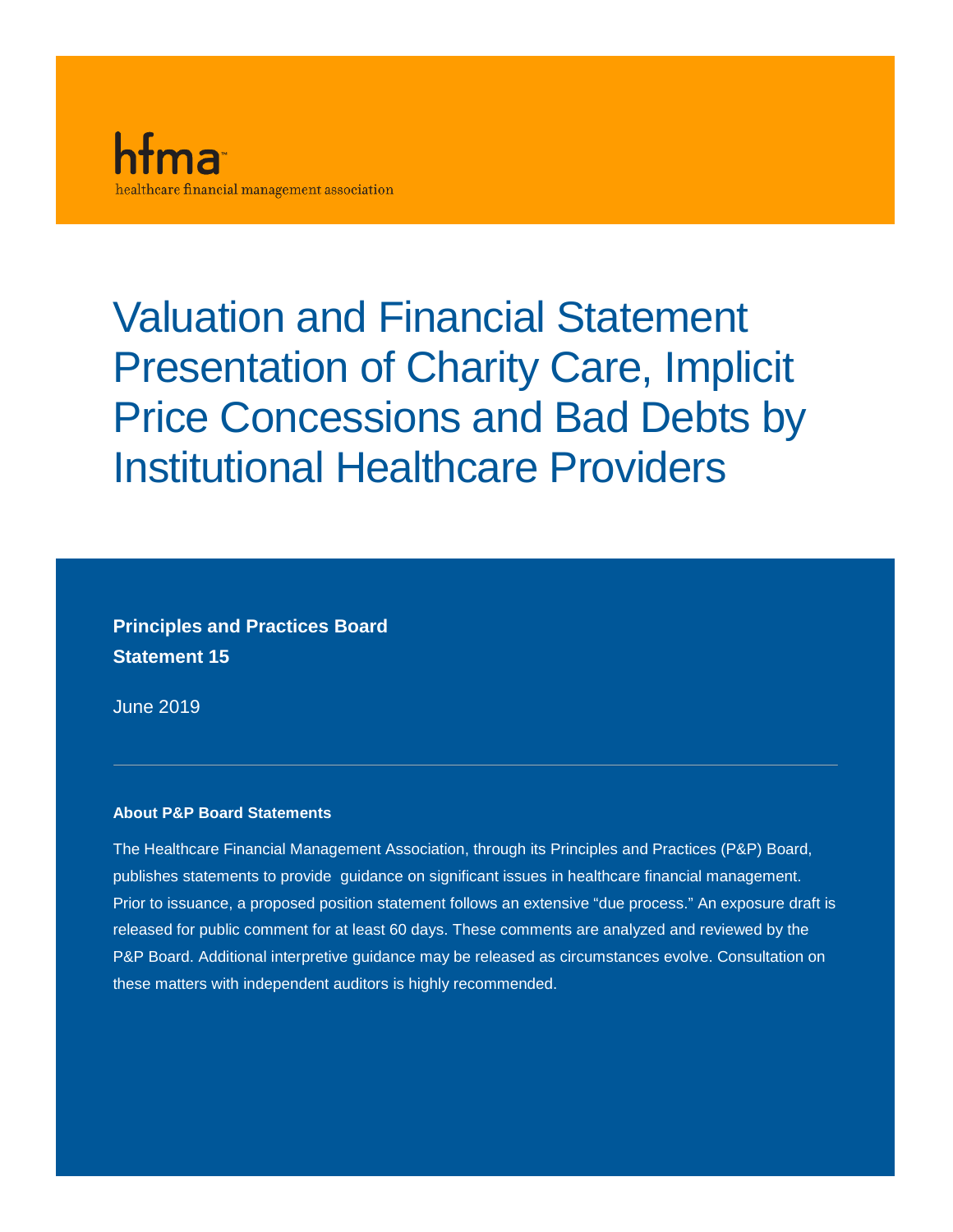# Table of Contents

| Τ.    |                                                                                              |
|-------|----------------------------------------------------------------------------------------------|
| Ш.    | The Importance of Properly Reporting Charity Care, Implicit Price Concessions and Bad Debt 3 |
| III.  |                                                                                              |
| IV.   |                                                                                              |
| V.    |                                                                                              |
| VI.   |                                                                                              |
| VII.  |                                                                                              |
| VIII. |                                                                                              |
| IX.   |                                                                                              |
| Χ.    |                                                                                              |
| XI.   |                                                                                              |
| XII.  |                                                                                              |
| XII.  |                                                                                              |
| XIII. |                                                                                              |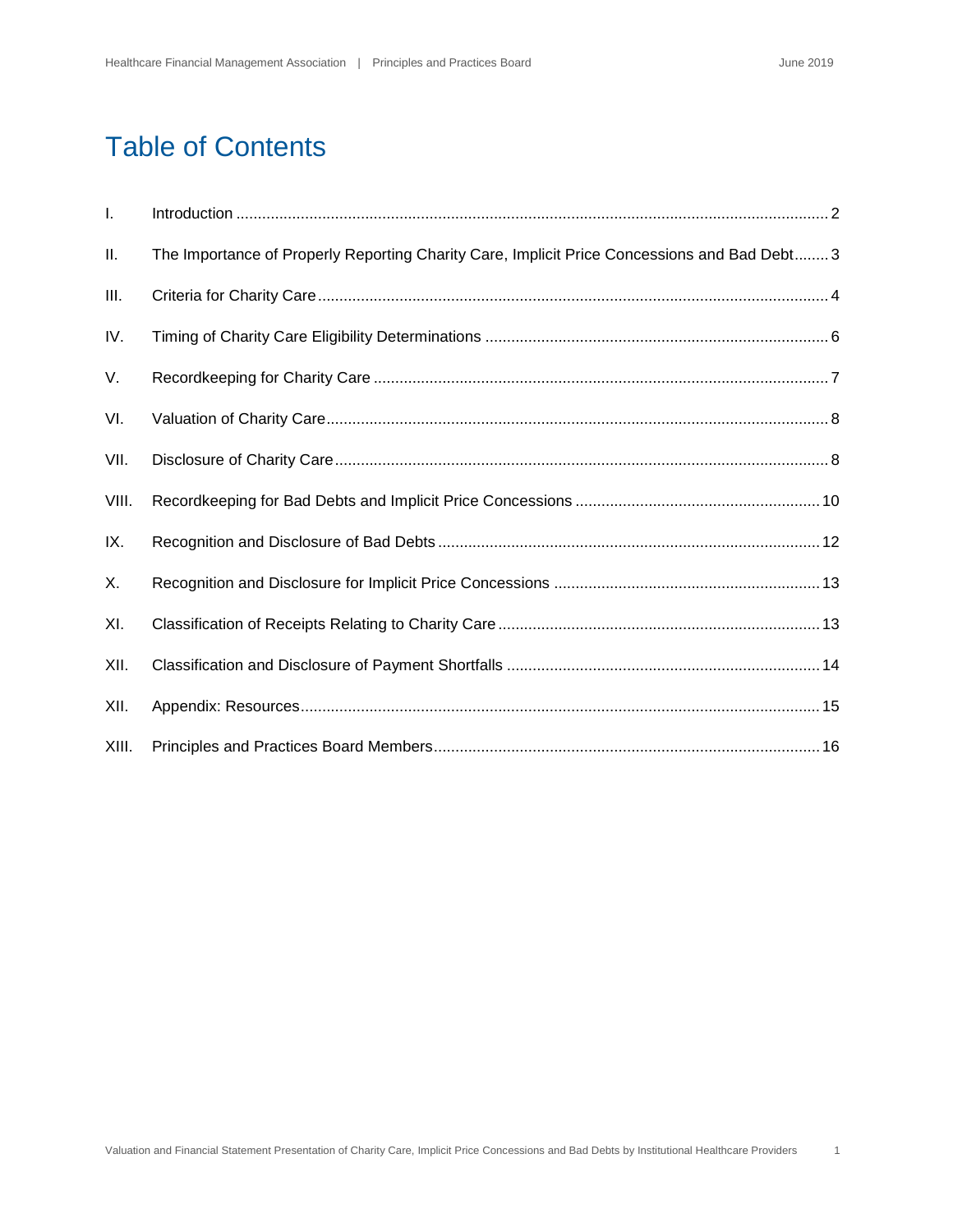### <span id="page-2-0"></span>I. Introduction

**1.1** As the magnitude of unreimbursed care grows, so does the urgency to report uncompensated care—and to distinguish among and report implicit price concessions, charity care and bad debt—clearly and comparably. However, current reporting practices are inconsistent and contribute to confusion about the amount of charity care healthcare facilities provide and the amount of bad debt facilities have. Additionally, implementation of the Financial Accounting Standard Board's (FASB) Topic 606 on revenue recognition provides a new class of financial reporting for uncompensated care: implicit price concessions. Statement 15 seeks to provide clarity on all of these important topics.

**1.2** Appropriate classification of charity care, bad debts and implicit price concessions is often difficult. The urgency of some treatments, as well as certain federal regulations, often requires the provision of service without consideration of the ability to pay. Some patients have complex medical conditions with unpredictable treatment needs. Also, the complex billing and payment arrangements for healthcare

#### **History of Statement 15**

In 1978, HFMA's Principles and Practices (P&P) Board first issued Statement No. 2, which provided a basis for differentiating between charity care and bad debts. The statement reflected the generally accepted accounting principles (GAAP) of the time, and noted that while the differentiation was helpful, the financial accounting and reporting of charity care and bad debts were the same.

In 1990, the American Institute of Certified Public Accountants (AICPA) published (after review and approval by the Financial Accounting Standards Board, or FASB) an extensive revision of *Audits of Providers of Health Care Services*. This audit guide substantially changed the reporting of bad debts and eliminated charity care from revenue. The revised guide also required disclosure of the entity's policy for providing charity care and the level of charity provided. In 1996, the guide was again revised extensively (and renamed the *AICPA Audit and Accounting Guide, Health Care Organizations*) but the 1990 guide's provisions relating to bad debts and charity care were not changed.

The P&P Board revised its Statement No. 2 to conform to the revised 1990 guide and to provide direction on implementation of the revised 1990 guide's requirements. In 1993, the Board replaced Statement No. 2 with Statement No. 15. In January 1997, Statement No. 15 was reviewed for conformity with the 1996 guide and technical references were updated.

In 2006, Statement No. 15 was again updated to improve clarity and address congressional and legal questions about the charity reporting practices of tax-exempt hospitals. In 2012, Statement No. 15 was reviewed and updated to conform with the 2011 guide and technical references. In 2019, Statement No. 15 was updated to reflect changes in bad debt reporting resulting from FASB Topic 606, concerning revenue recognition. This includes the addition of implicit price concessions as a third category along with charity care and bad debt, within uncompensated care, While there are a wide range of policy and business processes involved in the reporting of charity care, bad debt and implicit price concessions, the scope of this statement is specifically to recommend best accounting and financial reporting practices for these types of uncompensated care.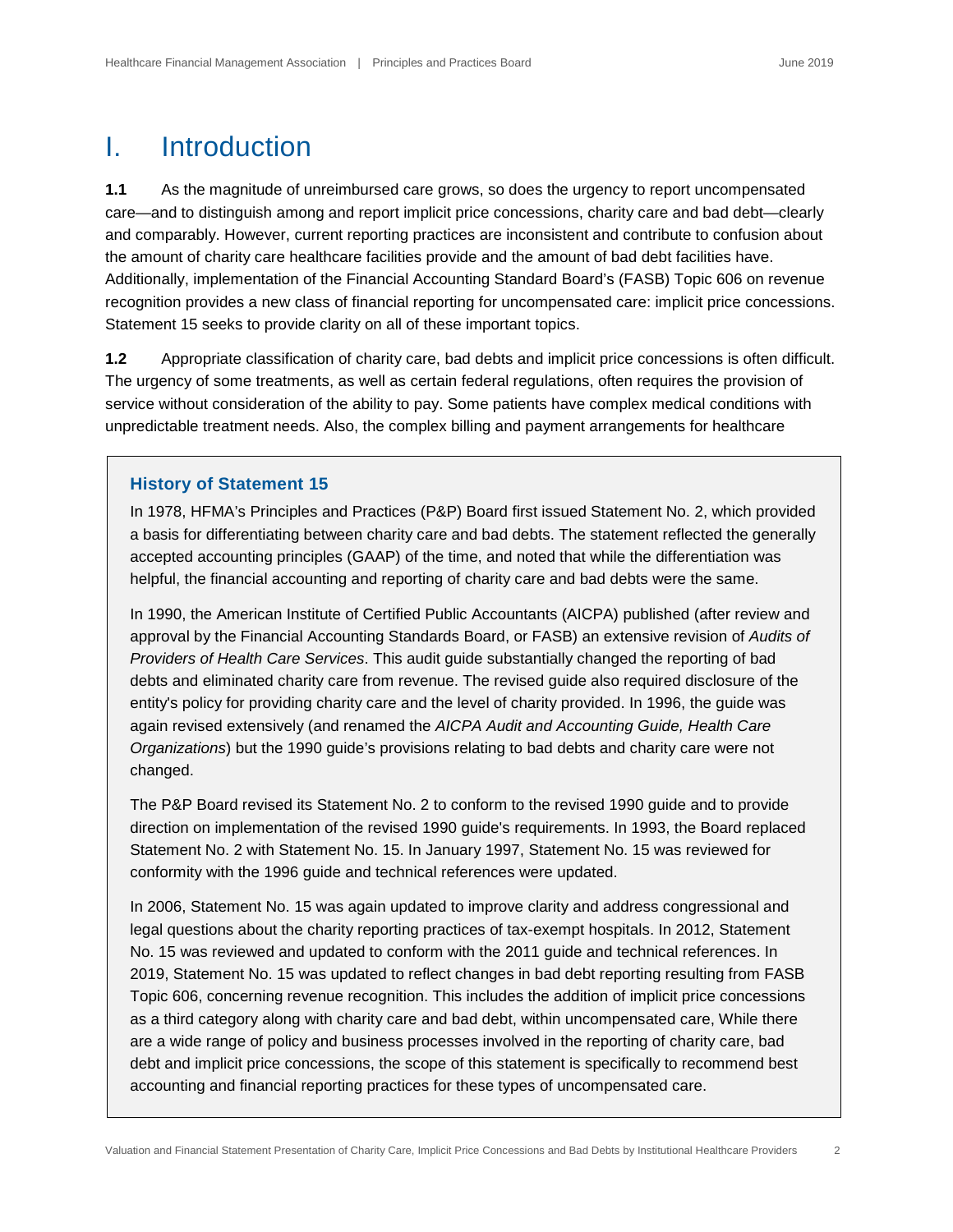services, including the involvement of government agencies and third-party payers, often result in processing and payment delays. All of these factors must be considered when evaluating the amount of collections, the provision of implicit price concessions and charitable discounts, the cost of bad debts, the time required to collect accounts and management's control over receivables.

**1.3** Bad debts result when a patient who has been determined to have the financial capacity to pay for healthcare services is unwilling to settle the claim. Implicit price concessions occur when an organization makes a determination that they will or are likely to accept a discount or concessions to standard pricing for an individual patient or portfolio of them before a credit risk assessment can be made. Charity care is provided to a patient with demonstrated inability to pay and reimbursement for services is not expected. Determining each patient's ability to pay and the amount of service eligible for charity support is complex, requires judgment and is the topic of this statement.

**1.4** While hospitals are the most high-profile providers of charity care, these guidelines are applicable to all taxable and tax-exempt institutional healthcare providers, including skilled nursing facilities, subacute care facilities, multispecialty clinics, freestanding ambulatory centers and continuing care retirement communities. This guidance does not apply to facilities under the Governmental Accounting Standards Board.

## <span id="page-3-0"></span>II. The Importance of Properly Reporting Charity Care, Implicit Price Concessions and Bad Debt

**2.1** The 2017 AICPA audit guide and the current guidance, in accordance with FASB's Accounting Standards Codification (ASC) 954-310: *Health Care Entities-Receivables* and ASU 2014-09 Topic 606: *Revenue Recognition*, generally require the following with respect to reporting bad debts and charity care:

- Determine whether an implicit price concession has been provided,
- Classify bad debts as an operating expense,
- Eliminate charity care from both revenue and receivables, and
- Disclose the charity care policy and the amount of charity care provided.

**2.2** In addition to audit requirements, it is necessary to differentiate charity care from bad debts and implicit price concessions because:

- Charity care represents the consumption of valuable uncompensated resources that must be managed wisely.
- Charity care is an important indicator of the fulfillment of an organization's charitable purposes and, therefore, should be clearly identified and disclosed.
- Rigorous separating of charity care from bad debt and implicit price concessions is critical to the disclosure of charity care and community benefit reports.
- Bad debt expense and implicit price concessions are key measures of the organization's revenue cycle effectiveness. This is particularly important because additional credit risk is being placed on providers as patient copayments increase.
- Distinguishing between charity, implicit price concessions and bad debt is important for compliance purposes and for extending discounts based on a demonstrable financial need.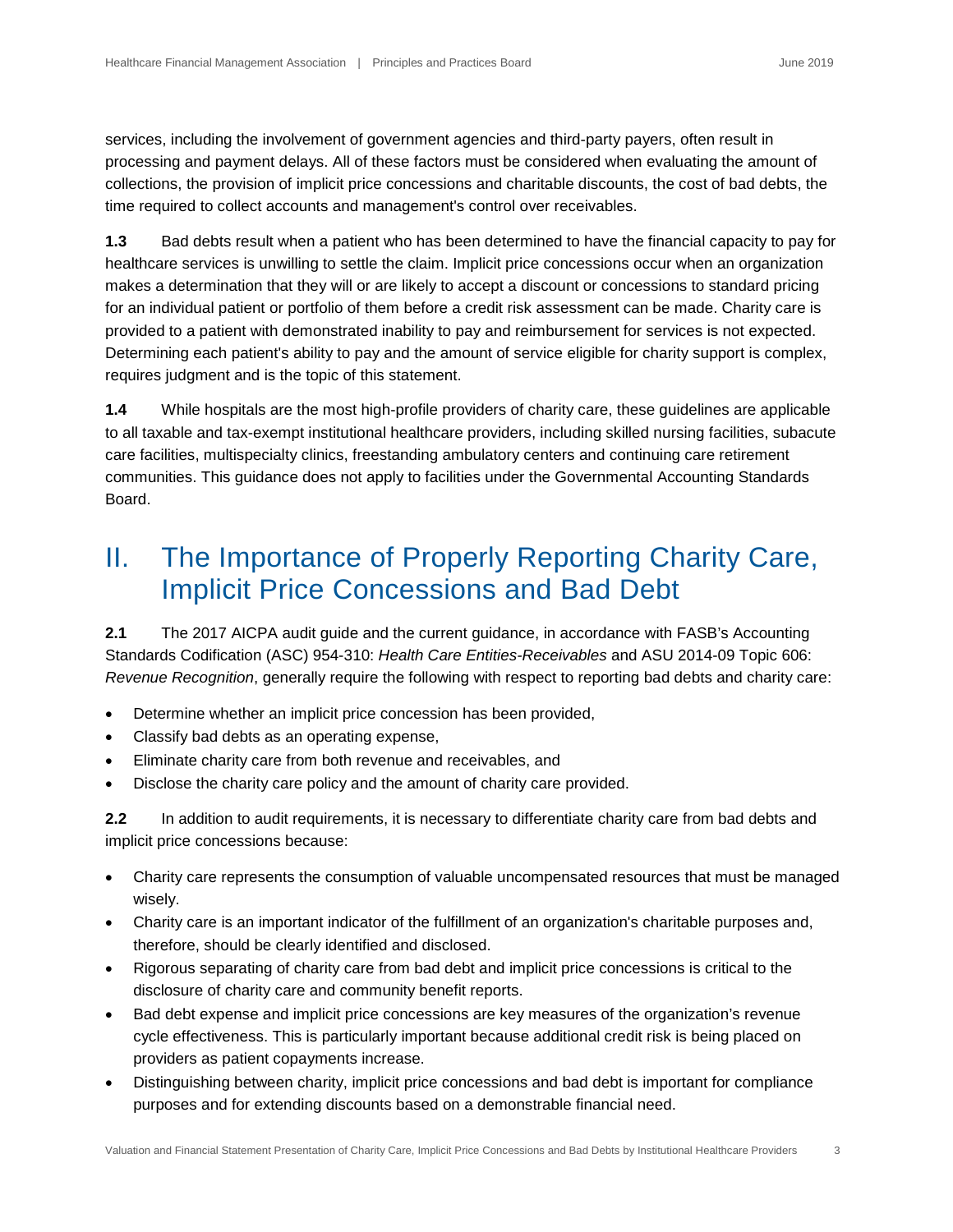**2.3** All types of healthcare providers, including tax-exempt, governmental and investor-owned, need to differentiate bad debts and implicit price concessions from charity care. The extent of disclosure about charity care will be influenced by the organization's mission and the amount of these services provided.

**2.4** The extent of disclosure also is affected by state requirements, since reporting requirements for charity care vary widely by state and locality. Description of these ever-changing reporting requirements is beyond the scope of this statement and should be monitored through appropriate government information services and state health associations.

**2.5** It is worthwhile to note that charity care is only one type of community benefit provided by healthcare organizations. There is a wide range of other community benefits, such as education, research and essential or unprofitable services that can be important evidence of fulfillment of mission and can help identify the reasons an organization qualifies for tax exemption. These services are normally addressed in the community benefit disclosure footnote, but are not addressed in this statement, with the exception of Section XII, which addresses the P&P Board's views on the classification and disclosure of government program payment shortfalls. Additional resources on the reporting of community benefits are listed in the Appendix.

### <span id="page-4-0"></span>III. Criteria for Charity Care

**3.1** No single set of criteria for charity care policies is universally applicable. Each institutional provider of healthcare services must establish its own policies that are consistent with the organization's mission and financial ability, as well as with state laws. Examples of the wide range of influences on an organization's charity care policy include:

- Some providers have financial resources dedicated to the provision of charity care, such as philanthropy, state or local tax revenues, or designated federal resources.
- Some providers serve wealthy communities, while others are located in areas with many low-income residents.
- Some communities support public hospitals with a special mission to serve indigent patients.
- Some institutions provide specialized services that influence their charity care policies.

**3.2** Charity care and collection policies should be clearly documented and approved by the provider's governing body. The existence and basic eligibility criteria of these policies should be communicated to patients and the community. Presumptive eligibility tools are commonly used by providers to identify patients that may qualify under the provider's charity policy or be eligible for other coverage utilizing financial and demographic data on the patients. Federal regulations may not require providers to inform patients of their qualification, but many state regulations now do.

**3.3** Eligibility criteria for charity care or discounts are often based on a percentage of the federal poverty guidelines (which are set by the Department of Health and Human Services to determine financial eligibility for certain federal programs) or the eligibility guidelines used for Housing and Urban Development programs. States may also have charity care criteria for specific purposes. Providers must be able to identify patients who fulfill these criteria for relevant government programs (see paragraph 3.7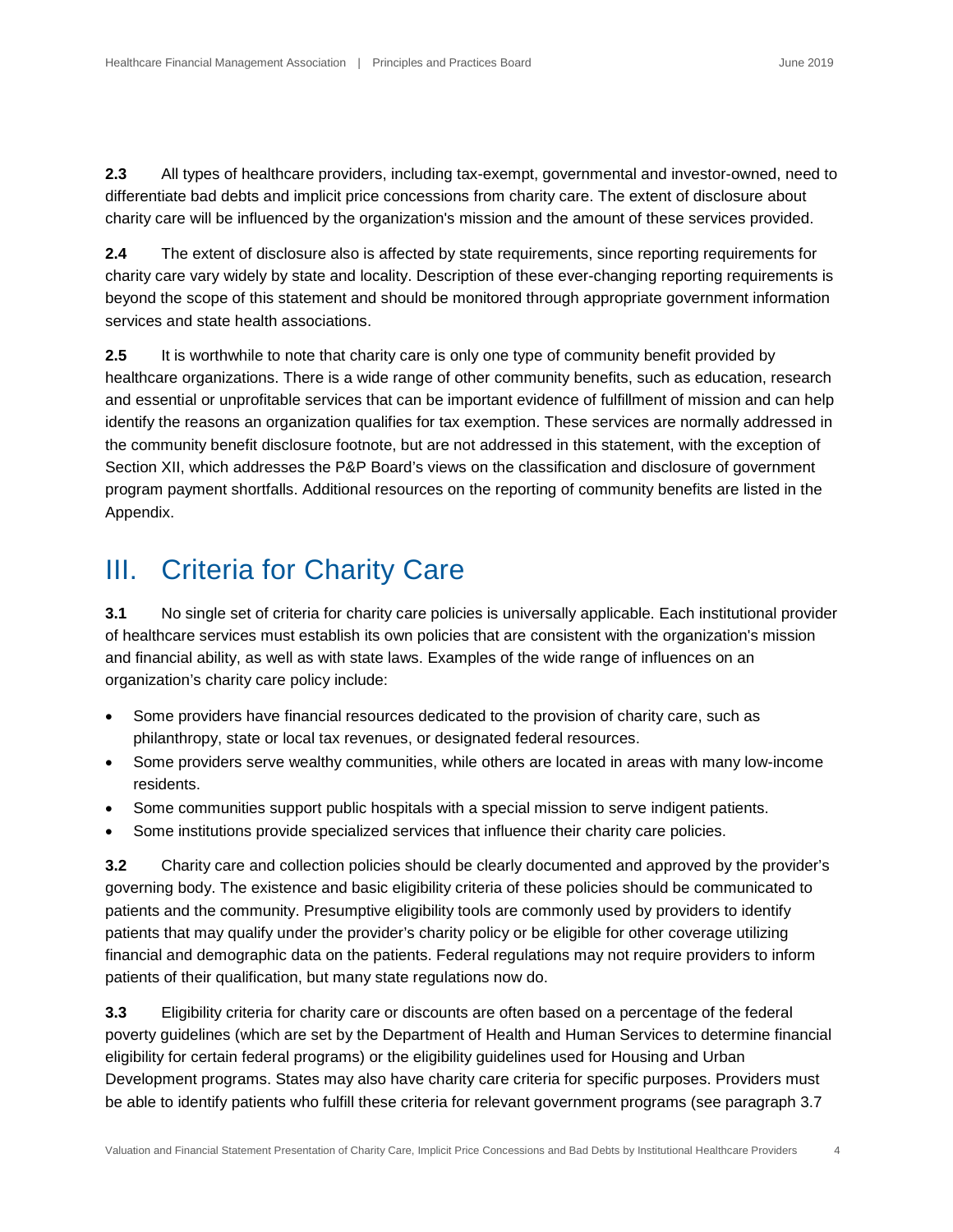for discussion of cases where insufficient information for charity care determinations is available). Where state regulations exist, they represent minimum standards, but individual organizations' policies may be broader.

**3.4** When determining eligibility for a provider's financial assistance program, a number of factors must be considered, all of which require judgment. Thus, the expectation that criteria can be applied rigidly is unrealistic. By allowing for some flexibility in charity care eligibility standards, providers can avoid rigid or complex programs that are difficult for staff to carry out and for patients to understand. Similarly, criteria may be more detailed and call for more specific evidence of eligibility for large amounts of charity care than for small amounts.

**3.5** Eligibility criteria for charity care could include many factors. The following list provides examples, but is not definitive:

**3.5(a)** *Individual or family income,* which may take into account family size, geographic area and other pertinent factors. Individual or family income generally is not the exclusive criterion for determining the appropriate amount of charity care.

**3.5(b)** *Individual or family net worth,* which considers liquid and non-liquid assets owned, less liabilities and claims against assets. It should be noted that when gathering this information from the patient, it is useful to clarify whether this information will be used solely to determine eligibility or whether the assets would be considered as a possible source of payment.

**3.5(c)** *Employment status,* criteria for which should consider the likelihood of future earnings sufficient to meet the healthcare-related obligation within a reasonable period of time.

**3.5(d)** *Other financial obligations,* for example, living expenses and other items of a reasonable and necessary nature.

**3.5(e)** *Amount and frequency of healthcare bills,* or the potential for medical indigence (sometimes referred to as medical hardship), must be considered in relation to all the other factors outlined above. The history of service and the need for future service by the institution or other providers may be considered. In these cases, a separate determination of the amount of charity care for which a patient is eligible is made on each occasion of service, or regular confirmation of eligibility is made during extended programs of service.

**3.5(f)** *Other financial resources available to the patient,* such as Medicaid and other public assistance programs, will affect the determination of the appropriate amount of charity care.

**3.6** Different providers may apply similar criteria differently. For example, a patient with catastrophic healthcare costs but with substantial net worth may be eligible for charity care by one provider, but another provider may require that net worth in excess of a threshold be used to pay for healthcare services before the patient is eligible for charity care. Some providers may be able to establish automatic criteria for certain classes of patients (such as for non-covered services to Medicaid patients), and other providers may require case-by-case determination.

**3.7** Determining the amount of charity care for which a patient is eligible is based in large part on information supplied by the patient or someone acting on the patient's behalf. The charity care policy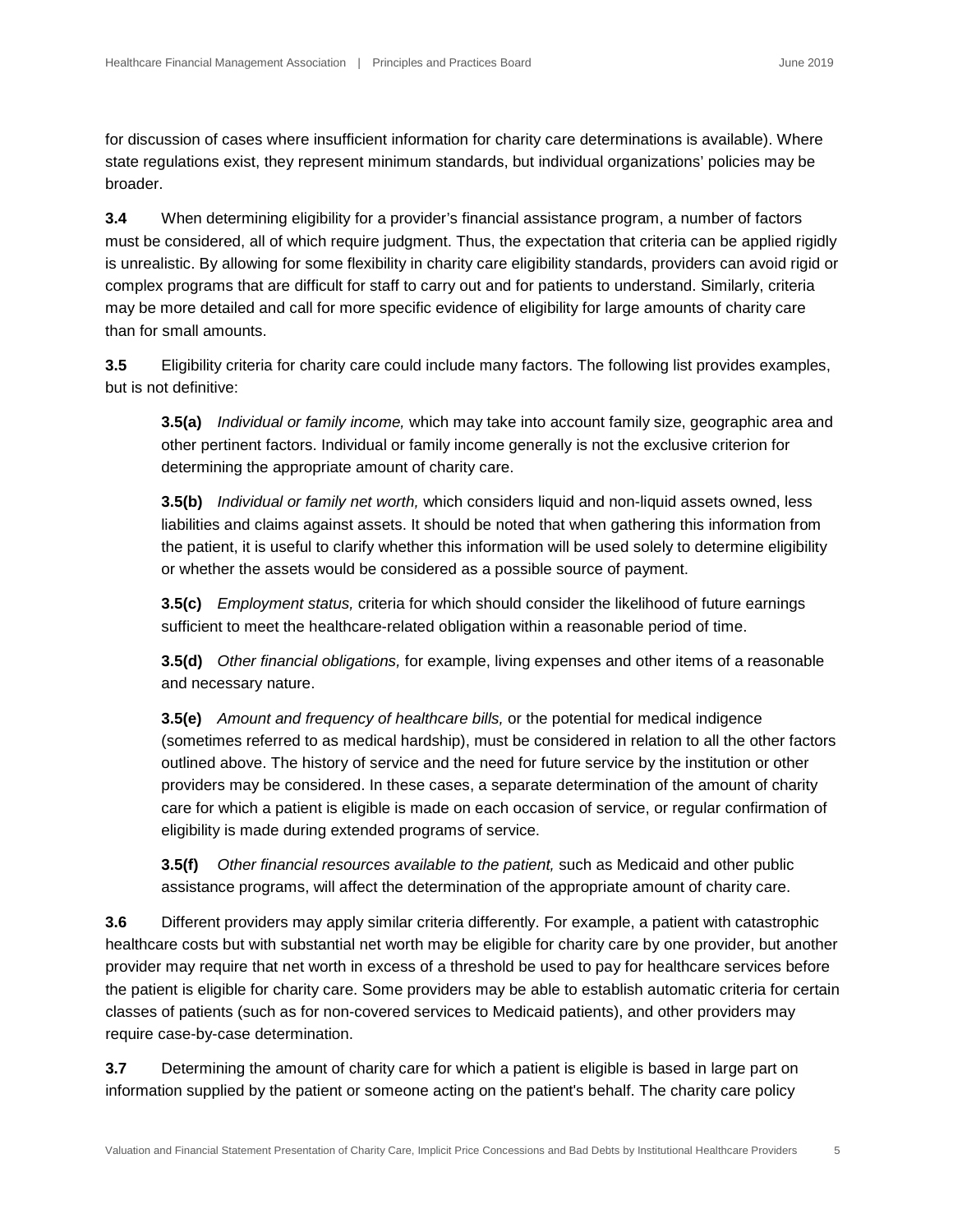should address eligibility for charity care when there is insufficient information provided by the patient to fully evaluate all the criteria and the ability to pay cannot be reliably determined. Policies may refer to external sources such as credit reports or Medicaid enrollment to help support such determinations.

**3.8** Data used to determine eligibility for charity care should be verified to the extent practical in relation to the amount involved and the significance of an element of information in the overall determination. Similarly, a single element of information may be sufficient to make a reasonable determination, and additional investigation may not be cost-effective. The procedures implementing the charity care policy should address the extent of verification necessary and any modification of a determination already made if subsequent findings indicate the information relied upon was in error.

**3.9** In gathering information about charity care eligibility, providers should ensure their financial communications and counseling are clear, concise, correct and considerate of the needs of patients and family members, in accordance with the principles of the PATIENT FRIENDLY BILLING<sup>®</sup> project and HFMA's PATIENT FINANCIAL COMMUNICATIONS BEST PRACTICES®. (The Patient Friendly Billing project is a nationwide initiative to improve financial communications with patients. For more information, visit [www.hfma.org/pfb\)](https://www.hfma.org/pfb/) The Patient Financial Communications Best Practices comprise a set of consensus-based guidelines for interactions with patients about financial matters. For more information, visit [www.hfma.org/communications\)](https://www.hfma.org/communications/)

### <span id="page-6-0"></span>IV. Timing of Charity Care Eligibility Determinations

**4.1** The P&P Board recommends providers make every practical effort to make charity care eligibility determinations before or at the time of service (in compliance with state agency reimbursement requirements regarding determinations). However, determinations can be made at any time during the revenue cycle, and there should be no rigid time limit for when determinations are made, because in some cases, eligibility is readily apparent, while in other cases, investigation is required to determine eligibility, particularly when the patient has limited ability or willingness to provide needed information.

**4.2** For clarity of financial reporting, it is desirable (and is customary in other industries) to determine eligibility for discounts or free care based on whether the individual fulfills the provider's charity care criteria at the time service is rendered. However, the special circumstances surrounding healthcare services (notably, EMTALA regulations requiring the provision of emergency care before discussing patient financial information), combined with the potential for medical indigence that develops after the time of service, make it more appropriate for the provider to define a window of eligibility for their charity care policy, based on community needs and the facility's available resources. Therefore, in addition to qualifications regarding capacity to pay, policies should address the time frame within which patients are eligible if the provider wishes to accommodate unexpected changes in a patient's ability to pay that occur after the time that service is provided.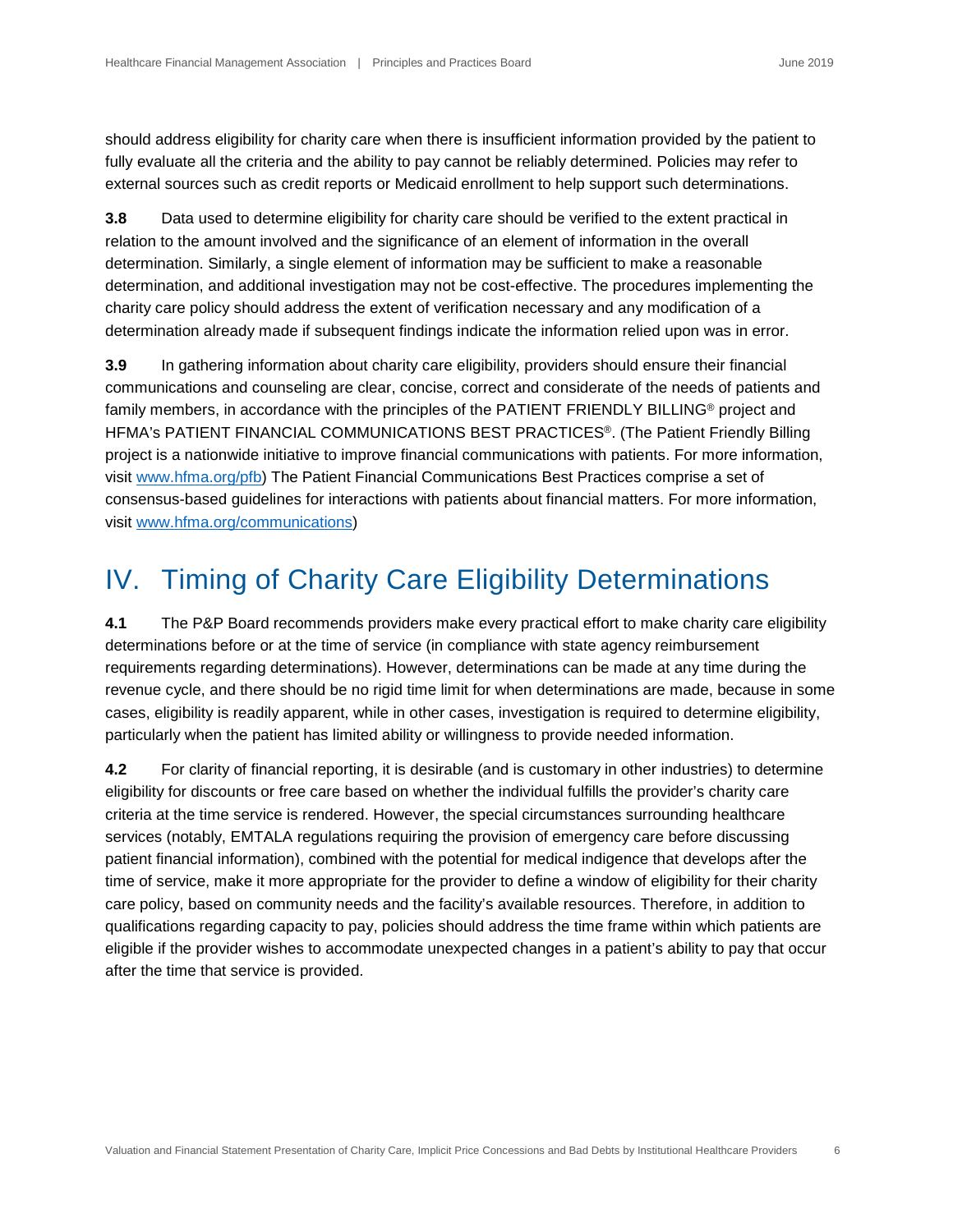**4.2(a)** For example, if a patient agreed to a payment plan that was reasonable in relation to his or her circumstances at the time, but the patient subsequently lost his or her job and became unable to pay under the plan, the provider may cover that subsequent change under its charity care policy.

**4.2(b)** Alternatively, if a patient who was eligible for charity care when service was rendered subsequently experiences a positive change in his or her ability to pay for the services provided, the provider may bill the patient for services rendered.

**4.3** Collection efforts can yield essential information about the amount of charity care for which a patient is eligible. Commencement of collection efforts does not alter the patient's financial status. A provider's collection efforts, including the use of outside collection agencies, are part of the information collection process and can appropriately result in identification of eligibility for charity care.

**4.3(a)** Collection agencies should demonstrate consistency with the provider's customer service and Patient Friendly Billing policies.

**4.4** For a service to be considered charity care, the provider must make reasonable attempts to notify the patient of the determination and make no further attempt to collect anything (except in cases where sliding-scale payments are part of a charity care policy).

## <span id="page-7-0"></span>V. Recordkeeping for Charity Care

**5.1** According to the AICPA audit guide, charity care is not to be reported in revenue or receivables. However, it is often not known whether services will meet charity care criteria at the time the services are rendered, so there is no alternative to keeping records for charity care in the same manner as for any other service. Similar to the recordkeeping for bad debts (Section VIII), the use of separate accounts for a charity care provision and the related allowance is usually necessary.

**5.2** The appropriate recordkeeping steps for charity care related to charges are:

**5.2(a)** Record services at the full-established charges amount in revenue and receivables as services are rendered, as consistent with all other services.

**5.2(b)** Adjust revenue and receivables to the amount that a payer (or payers) has an obligation to pay. If it is possible to determine that an amount qualifies as charity care, it is written off immediately as described in step 5.2(d). If collection efforts are needed to identify patients who qualify for charity care, it is generally necessary to make an estimate, as described in step 5.2(c).

**5.2(c)** Estimate the amount of the remaining receivables that will eventually be written off as charity care. This amount is recorded as a provision for charity care (a revenue contra account) and an allowance for charity care (a receivable contra account). The supporting documentation for the estimation of charity care should be retained.

**5.2(d)** Write off receivables as they are subsequently determined to meet charity care criteria against the allowance for charity care. Documentation concerning the eligibility for charity care should be retained.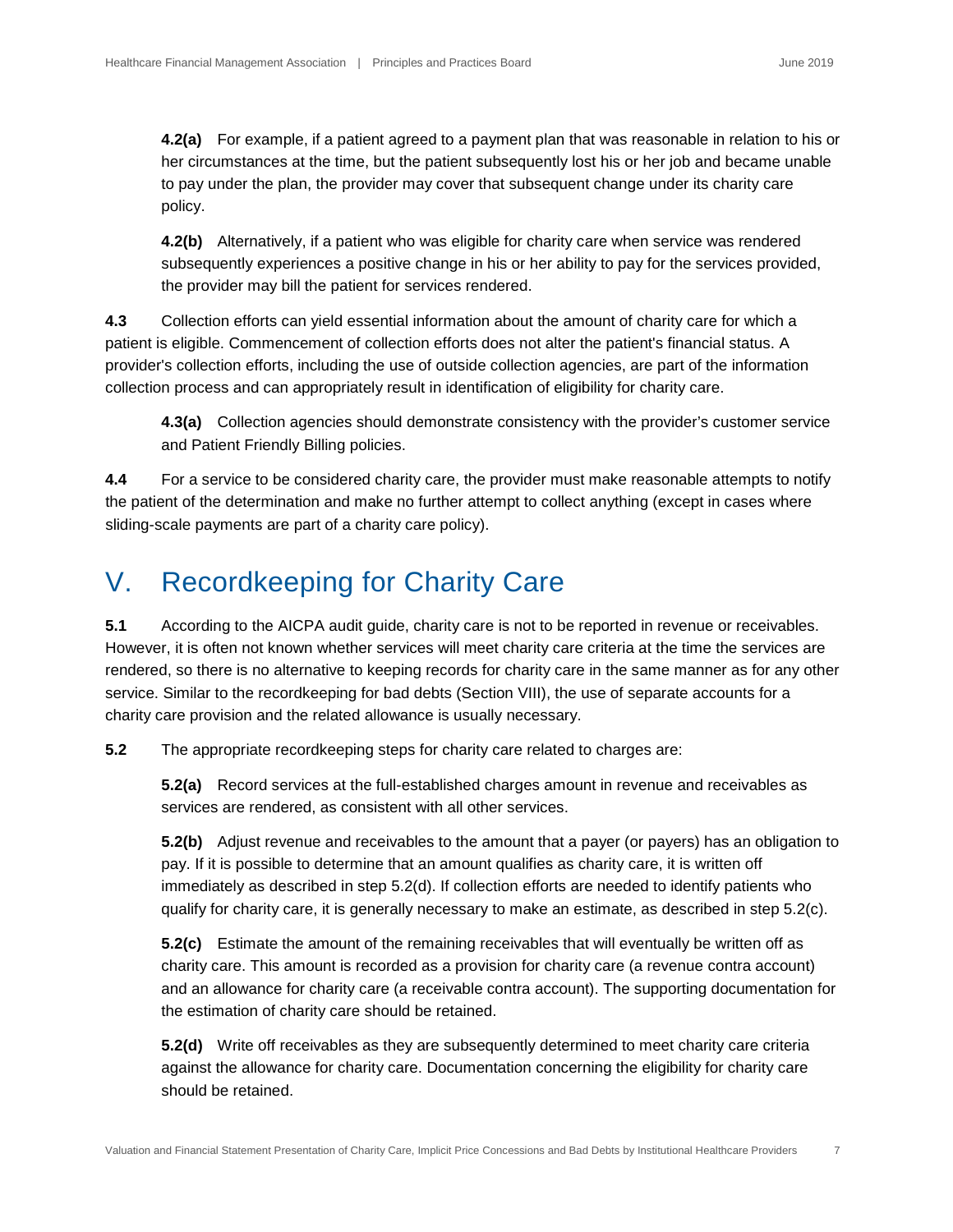**5.2(e)** Regularly evaluate the adequacy of the allowance for charity care, with adjustments to increase or decrease the allowance offset by adjustments in the provision for charity care. The frequency of evaluation should be based on the healthcare provider's charity care policy.

#### <span id="page-8-0"></span>VI. Valuation of Charity Care

**6.1** Although charges are the basis for charity care recordkeeping purposes, costs, not charges, should be the primary reporting unit for valuing charity care. FASB Accounting Standards Update (ASU) – Health Care Entities (Topic 654): *Measuring Charity Care for Disclosure*, was issued to reduce the diversity of practice regarding the measurement basis used. The ASU requires that cost be used as the measurement basis for charity care. By contrast, there is great variance among providers' charges, and consequently very little comparability. Also, measures on charges provide little and potentially misleading information about the resources consumed in providing charity care.

**6.2** In accordance with ASC paragraph 954-605-50-3, costs of charity care should be measured based on the provider's direct and indirect costs. If costs cannot be specifically attributed to services provided to charity care patients (for example, based on a cost accounting system), management may estimate the costs of those services using reasonable techniques. The method used to identify or estimate such costs should be clearly disclosed in the footnote.

**6.3** In addition to care provided at no charge, providers' charity care policies usually include slidingscale discounts for low-income, uninsured patients who have the ability to pay a small portion of their bills. Discounts offered under these policies are accounted for as a reduction of revenue.

**6.3(a)** Once a patient is determined to be eligible for a discount under the facility's charity care policy, the whole account is classified as charity care. As payments are received, revenue is recognized as receipts relating to charity care.

**6.3(b)** If a patient is not eligible for discounts under the facility's charity care policy, then any subsequent discounts, such as reduction to the standard managed care rate or a prompt pay discount, should not be accounted for as charity care. This is an important distinction, because only the charity care provided is included in disclosure footnotes.

#### <span id="page-8-1"></span>VII. Disclosure of Charity Care

**7.1** The goal of charity care disclosure is to identify the net cost related to charity care, as determined by the total cost of charity care services less any patient-related revenue due to sliding-scale payments or other patient-specific sources. Financial statement presentation requirements result in an absence of information about the provision of charity care from the face of the statement of operations (also called the statement of revenues and expenses).

**7.2** A provider's mission or volume of charity care may make it important to include information about the provision of charity care on the face of the statement of operations. The P&P Board concludes such disclosure should generally be limited to a reference to the note that discusses the provision of charity care. In that note, the quantity of charity care should be expressed in relation to costs, with disclosure of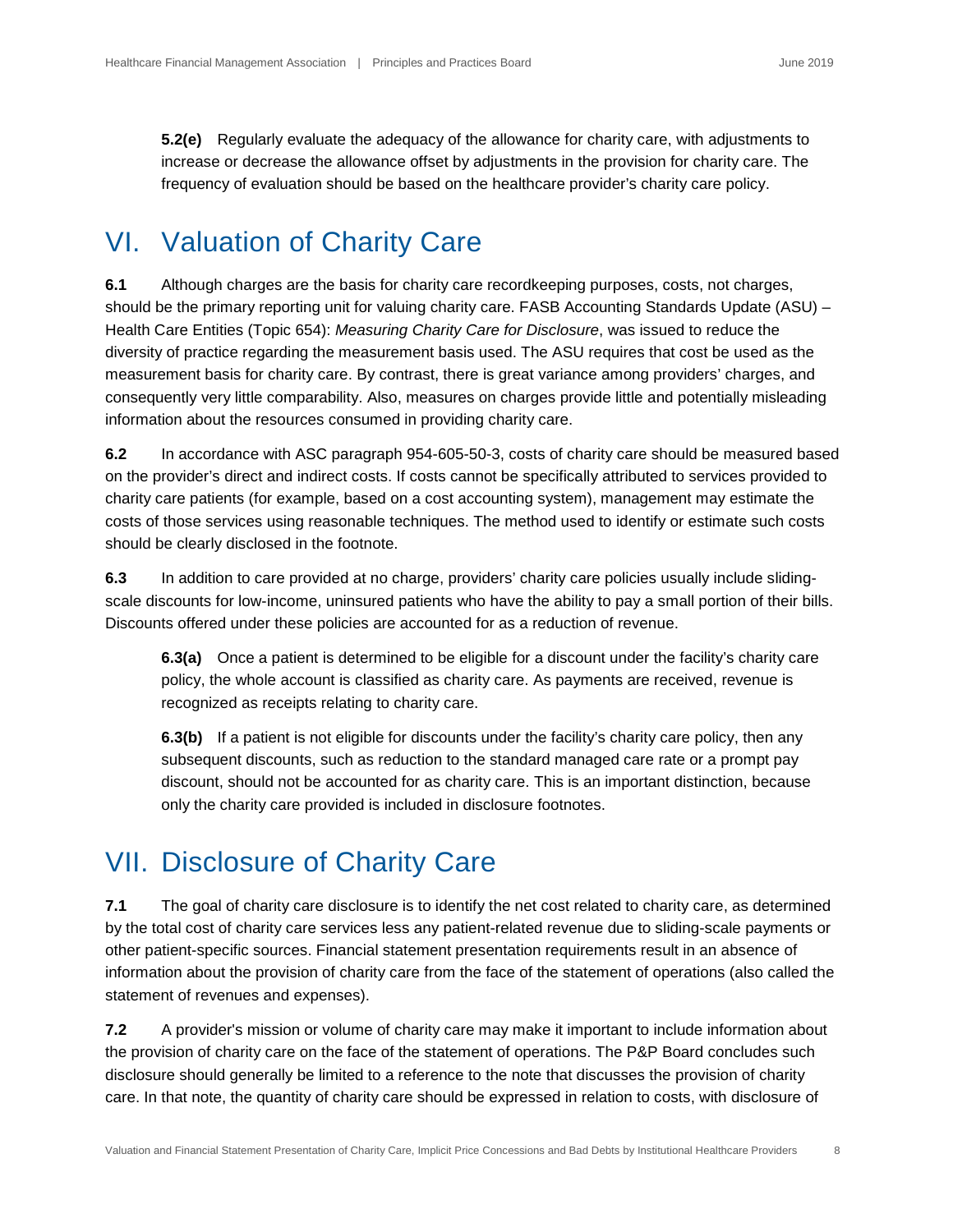how the costs are calculated. The quantity of charity care expressed in relation to cost may be included with the references to operating expense or the total expense notes. More than one reference is appropriate if more than one method of quantification is used.

**7.3** The P&P Board recommends footnoted disclosure that patients go into the charity care category if their accounts include a discounted patient-pay portion under the facility's charity care policy (as discussed in section 6.3). Calculations should include all accounts, including sliding scale adjustments. The reimbursement calculation needs to include all accounts if any portion of an account that qualifies for charity care includes amounts received or expected.

**7.4** In presenting financial statement footnotes for charity care, financial managers should be careful to disclose information that is objective, auditable and not misleading. Although the current authoritative guidance on charity care provides alternatives, the P&P Board concludes that a single footnote with all information about the provision of charity care will best meet the needs of financial statement users. This footnote should include:

- A clear description of the organization's charity care policy (see paragraph 7.5),
- The cost of charity care provided (see paragraph 7.6),
- The volume (also sometimes referred to as the units, amount, value, quantity, or level) of charity care provided (see paragraphs 7.7, 7.7(a) and 7.7(b)), and
- Receipts relating to charity care (see paragraph 10.1).

**7.5** *Charity care policy*. Detailed disclosure of the organization's charity care policy is required, including discounted rates for uninsured or underinsured patients. The note about this policy may include information such as the following:

The XYZ Hospital provides services without charge, or at amounts less than its established rates, to patients who meet the criteria of its charity care policy. The criteria for charity care consider (describe criteria, such as family income, net worth, extent of financial obligations for healthcare services, etc.).

Discounts are provided on a sliding scale based on (describe discount criteria).

**7.6** *Financial value of charity care*. Footnote disclosure of cost information should describe the cost estimation method used. The note on charity care might provide the following disclosure based on cost:

The net cost of charity care provided was approximately \$xx,xxx in 20x1 and \$xx,xxx in 20x2. The total cost estimate is based on (describe the cost estimation method). The net cost of charity care is determined by the total charity care cost less any payments for patient service revenue due to sliding-scale payments or other patient-specific sources, which were \$x,xxx in 20x1 and \$x,xxx in 20x2.

**7.7** *Volume of service*. Units of service, statistical information about the number of patients receiving charity care, or the proportion of service provided on a charity basis should also be included in the note on charity care. Disclosure of statistical information or the proportion of services related to charity by itself does not give a clear picture of the financial value of these services but can help describe the breadth of service and the values that are not fully described in financial terms. The following wording could be included in the note to describe the proportion of services provided on a charity basis: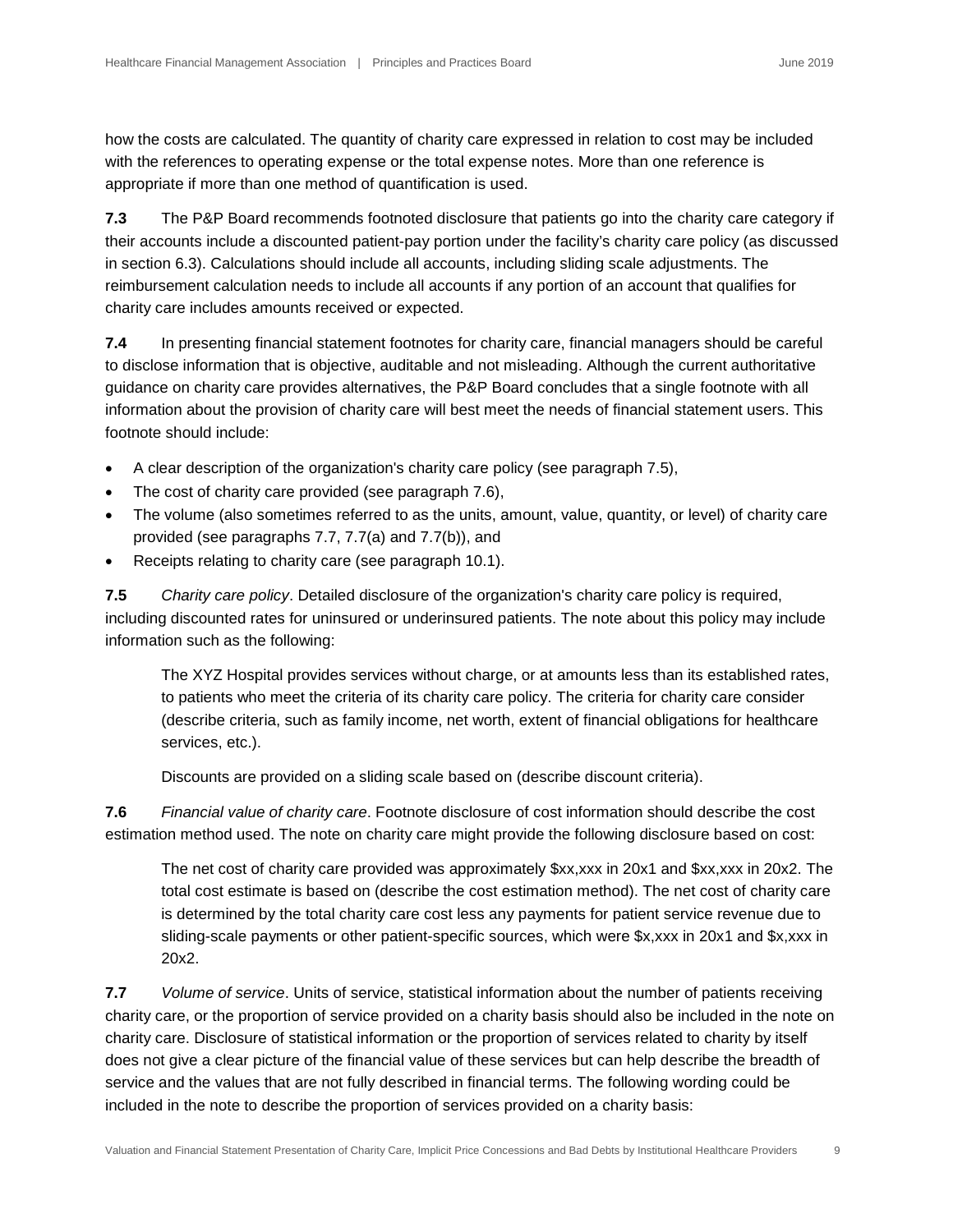In 20x1, xx% of all services (as defined by [measurement]) was provided on a charity basis. In 20x2, xx% of services (similarly measured) was charity.

**7.7(a)** Units of service or statistical disclosure should include information that describes the relative significance of charity care. For example, a more detailed breakdown of charity patients or services compared to all patients or services may be provided, such as:

In 20x1, xxx inpatients out of xxx total and xxx outpatients out of xxx total received charity care. In 20x2, xxx inpatients out of xxx total and xxx outpatients out of xxx total received charity care.

**7.7(b)** Details about the types of services may be included with wording such as:

The largest proportion of services provided on a charity basis was for (describe service, such as cancer, emergency services, etc.).

**7.8** To further describe the relative significance of charity care provided, alternative or additional statistical disclosure such as the following may be included:

In 20x1, of a total of xxx inpatients, xxx received their entire episode of service on a charity basis and xxx received a partial subsidy. In 20x2, of a total of xxx inpatients, xxx received full charity and xxx received partial subsidy.

### <span id="page-10-0"></span>VIII. Recordkeeping for Bad Debts and Implicit Price **Concessions**

**8.1** In accordance with FASB ASU 2014-09, *Revenue from Contracts (Topic 606)*, the revenue recognition standard defines a five-step model for revenue recognition:

- **1.** Identify the contract(s) with the customer.
- **2.** Identify the performance obligations in the contract.
- **3.** Determine the transaction price.
- **4.** Allocate the transaction price to the performance obligations.
- **5.** Recognize revenue when (or as) the entity satisfies a performance obligation.

**8.1(a)** Once a provider has completed the analysis to address contract existence, price concessions recording, portfolio development/substantiation and variable consideration, the provider will be well positioned to consider financial statement display of revenues. In adopting the new standard, providers are expected to net all price concessions within the patient service revenue line on their financial statements. However, if a healthcare entity evaluates the credit risk of a customer (e.g., elective surgery), the entity may determine that it has not provided an implicit price concession but that it has chosen to accept the risk of default by the patient. Any subsequent default in payments would be considered an impairment loss and reported as bad debts within expenses on the financial statements. For further examples of what constitutes an impairment loss or bad debt see Chapter 7, of the AICPA Audit and Accounting Guide, *Revenue Recognition*.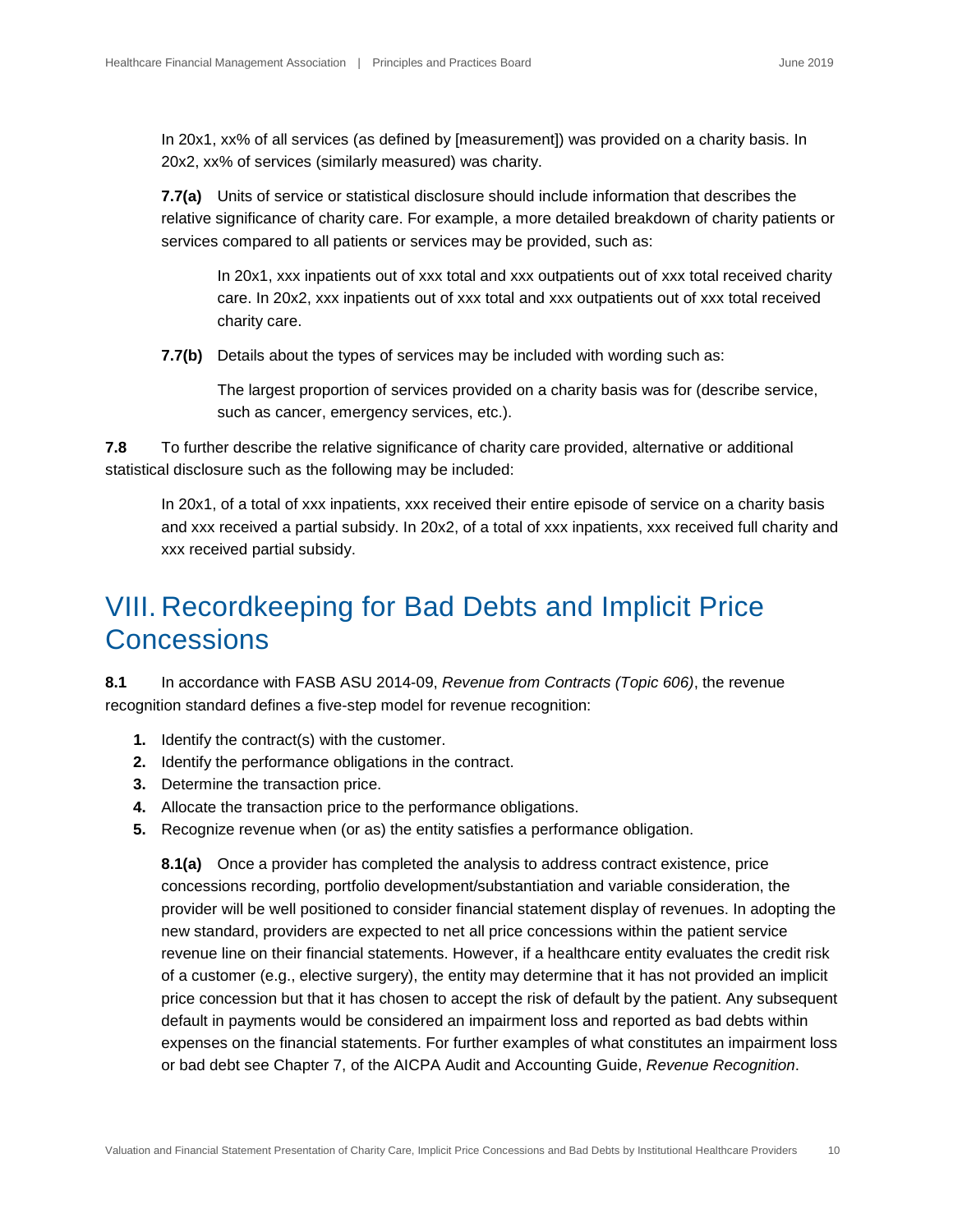For many providers, this will mean that most (or all) of the bad debt expense amounts historically reported adjacent to net patient service will be subsumed into the revenue line on the face of the financial statements. Detailed information regarding implicit price concessions (see section 1.3) may be disclosed in the provider's notes to the financial statements.

Many patients who are uninsured or have high-deductible plans may not meet the collectability criteria, and thus, those amounts should not be recognized as revenue at the time of service. In these instances, revenue should be recognized only when collections are reasonably assured and for an amount that is determinable.

**8.1(b)** If a self-pay patient account does not meet the collectability criteria, charged amounts may not be recognized as revenue at the time of service. In these instances, no determination of bad debt should be made until sufficient financial information is gathered to reach a payment agreement or a determination of charity care. Revenue should be recognized only when collections are reasonably assured and for an amount that is determinable. The provider's charity care policy should address instances in which patients do not provide sufficient information to make a determination. In situations not addressed in the policy, amounts expected to be collected are classified as bad debt. The facility's policy should define the criteria for a collection to be reasonably assured.

**8.1(c)** The receivable amount is adjusted to the expected payment amount. An offsetting amount may be recorded as an implicit price concession so these amounts can be captured for footnote disclosures on uncompensated care.

**8.1(d)** The adequacy of the implicit price concession allowance should be evaluated regularly, with the frequency of evaluation based on the healthcare provider's policy. (See Section X., Recognition and Disclosure for Implicit Price Concessions, for more detail.)

**8.2** Ideally, bad debt determinations, like charity care determinations, should be made as close to the time of service as practical. No determination should be made, however, until there is sufficient evidence to support the determination, based on the patient's financial or other qualifying status, as determined by the facility's revenue cycle policies.

**8.3** Estimates are necessary to record patient accounts receivable and recognize revenue. Historical collection results by payer are often used for initial revenue estimation with updates made as additional information becomes available. Accounts such as "pending Medicaid" or "pending charity" are commonly used. Any changes in estimates are accounted for in the most recent reporting period.

**8.4** Expected medical indigence as a criterion for charity care is discussed in paragraph 3.5(e). In the absence of such provisions, healthcare providers should have policies to recognize situations of unexpected financial hardship after service is rendered and allow the write-off of such adjustments promptly, before any significant collection efforts are undertaken. These policies should be consistent with Patient Friendly Billing principles.

**8.5** If new information is discovered during the collections process that reveals a patient was eligible for charity care, then reclassification of the bad debt to charity care is appropriate.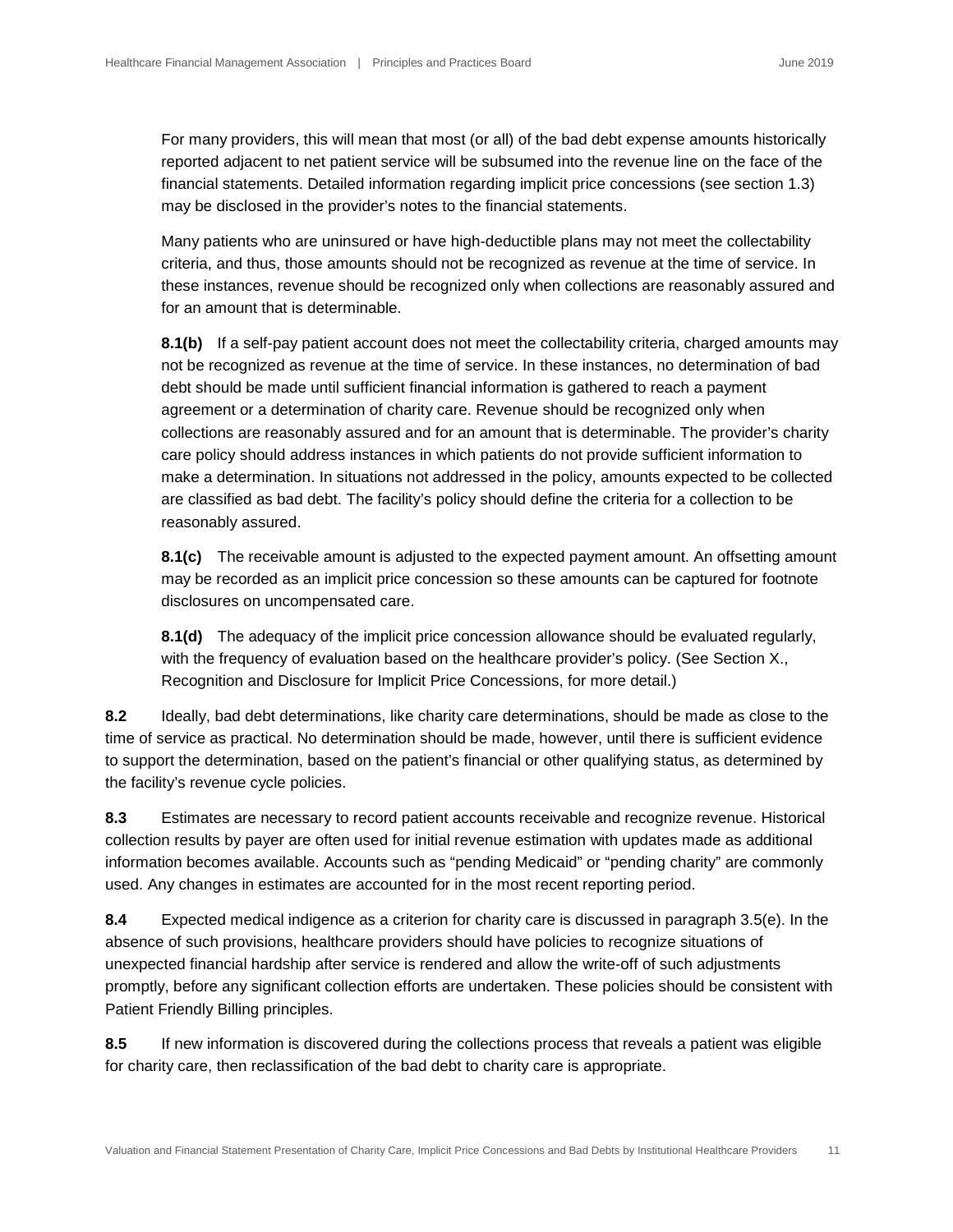# <span id="page-12-0"></span>IX. Recognition and Disclosure of Bad Debts

**9.1** A healthcare entity that recognizes significant amounts of patient service revenue at the time the services are rendered, in accordance with the five-step model described in ASU 2014-09, Topic 606, shall disclose both of the following for interim and annual periods, even if it does not assess the patient's ability to pay:

**9.1 (a)** Its policy for assessing the timing and amount of uncollectible patient service revenue recognized as bad debts (as described in Section 8.1(a) Recordkeeping for Bad Debts and Price Concessions) by major payer source of revenue. Major payer sources of revenue shall be identified by the entity and be consistent with how the entity manages its business (for example, how it assesses credit risk). For example, one entity's accounting system may classify patient accounts receivables arising from deductibles and coinsurance as part of third-party receivables, another may classify deductibles and coinsurance as self-pay receivables, and another may classify deductibles and coinsurance as either third-party or self-pay receivables on the basis of which party has the primary remaining financial responsibility.

**9.2** ASC 606 requires entities to disclose "sufficient information to enable users of the financial statements to understand the nature, amount, timing and uncertainty of revenue and cash flows arising from contracts with customers." Providers will be expected to disclose significant judgments made in applying the guidance and will be expected to disaggregate revenue recognized sufficiently to "depict how the nature, amount, timing and uncertainty of revenue and cash flows are affected by economic factors." Healthcare entities may disclose revenue by major payer type, by geographical area, by service line or in other categories, as appropriate. Entities also will disclose contract assets and liabilities if they are significant. A discussion of items to be disclosed by healthcare entities may be found within the AICPA paper, *Issue #8-6 – Presentation and Disclosure*.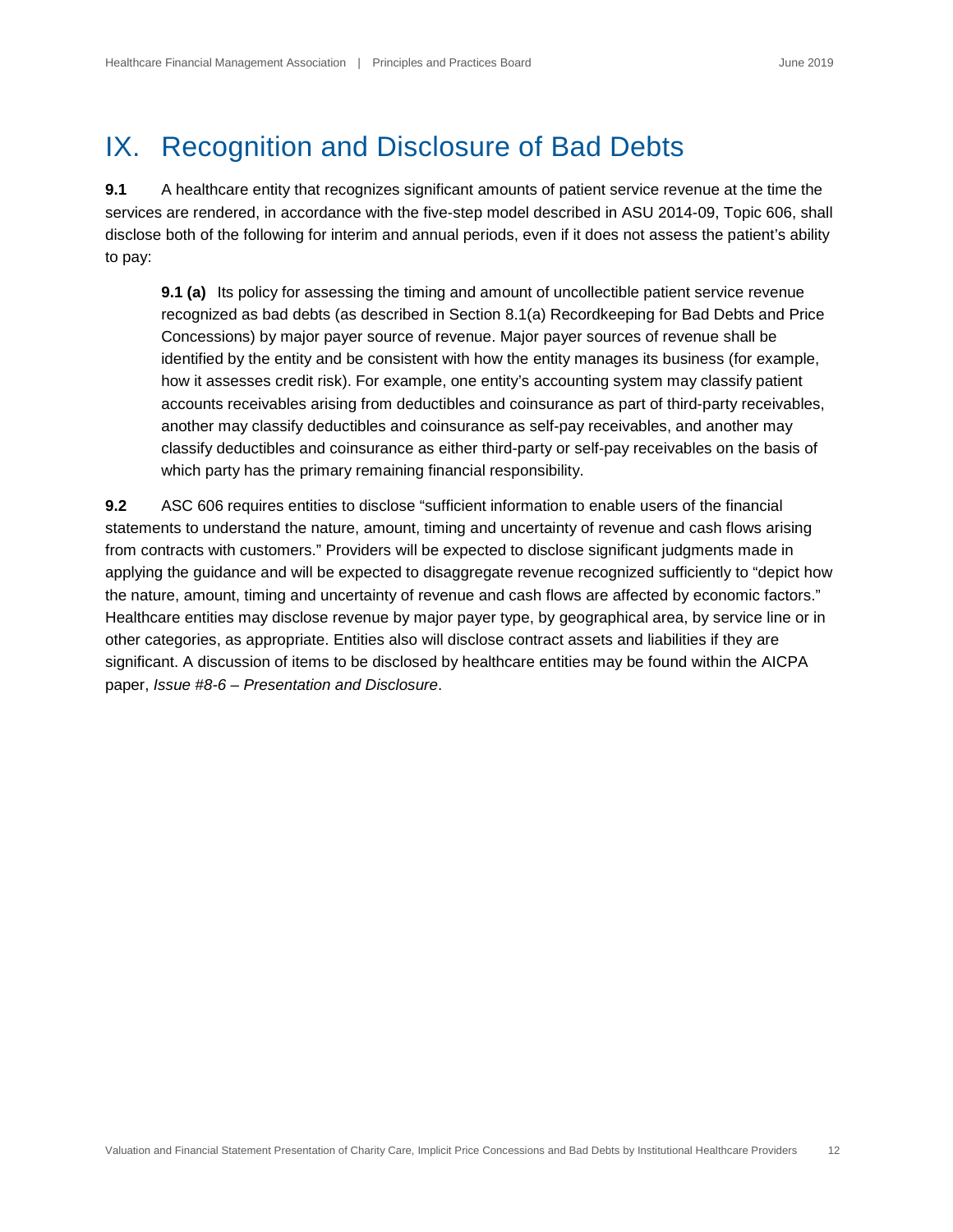## <span id="page-13-0"></span>X. Recognition and Disclosure for Implicit Price Concessions

**10.1** In addition to the many and varied pricing arrangements in healthcare providers' contracts with payers, amounts that are expected to be paid directly by patients are subject to variability, which may be impacted by the amount of the billed charges relative to a patient's financial status, as well as other factors. The provider should determine whether an implicit price concession has been provided to a patient with a self-pay balance. To evaluate for the existence of an implicit price concession, the provider should consider whether either: (1) the patient expects that the entity will accept less than the stated price, or (2) facts and circumstances would point to the entity offering a price concession to the customer. In determining expectations and intentions, the provider should consider whether a credit assessment is performed prior to providing service, and whether the entity continues to provide services to patients in certain classifications, even when experience indicates it is not probable that substantially all of the billed amount will be collected.

**10.2** While there is no stated requirement to disclose implicit price concessions, healthcare entities should consider whether such a disclosure may be useful to readers and may further consider the terminology they use in such disclosures. Some users of financial statements (including Medicare and Medicaid auditors) routinely may look for uncompensated care and bad debt amounts to obtain some measure of the level of direct patient care community benefit provided by a healthcare entity, and certain reimbursement amounts may be defined in existing payer contracts as "bad debts" rather than an "implicit price concession." As the implicit price concessions will not be displayed on the face of the financial statements, healthcare entities should consider whether it would be useful to disclose in the notes the aggregate implicit price concessions recorded within the accounting records. However, providers should take care to disclose enough information to enable users to understand the nature of the price concession. Entities may use the Topic 606 terminology with supporting discussion, or they may choose to use terminology such as "uncollectible amounts due from patients" to link the amounts to patients' inability to pay, rather than contractual adjustments, published discounts, or charity care.

## <span id="page-13-1"></span>XI. Classification of Receipts Relating to Charity Care

**11.1** Healthcare providers may receive funds (other than Medicaid or Medicare disproportionate share adjustments and Medicaid provider-specific tax programs) to offset the general cost of charity care without relation to specific cases or services. This type of support can be provided by foundations, local tax support, or other sources. These payments (or accrued revenue related to firm commitments of such support) are generally recorded as other revenue. If these amounts are of a sufficient size to be separately disclosed in the operating statement, captions such as the following might be used: "Local tax support received," or "XYZ Foundation support received." Whether or not this revenue is separately disclosed on the operating statement, the charity care note should disclose this type of support with wording such as:

Funds for the support of charity care were received from (name or describe the source). The amount received was \$xx,xxx in 20x1 and \$xx,xxx in 20x2. These amounts are included in other revenue.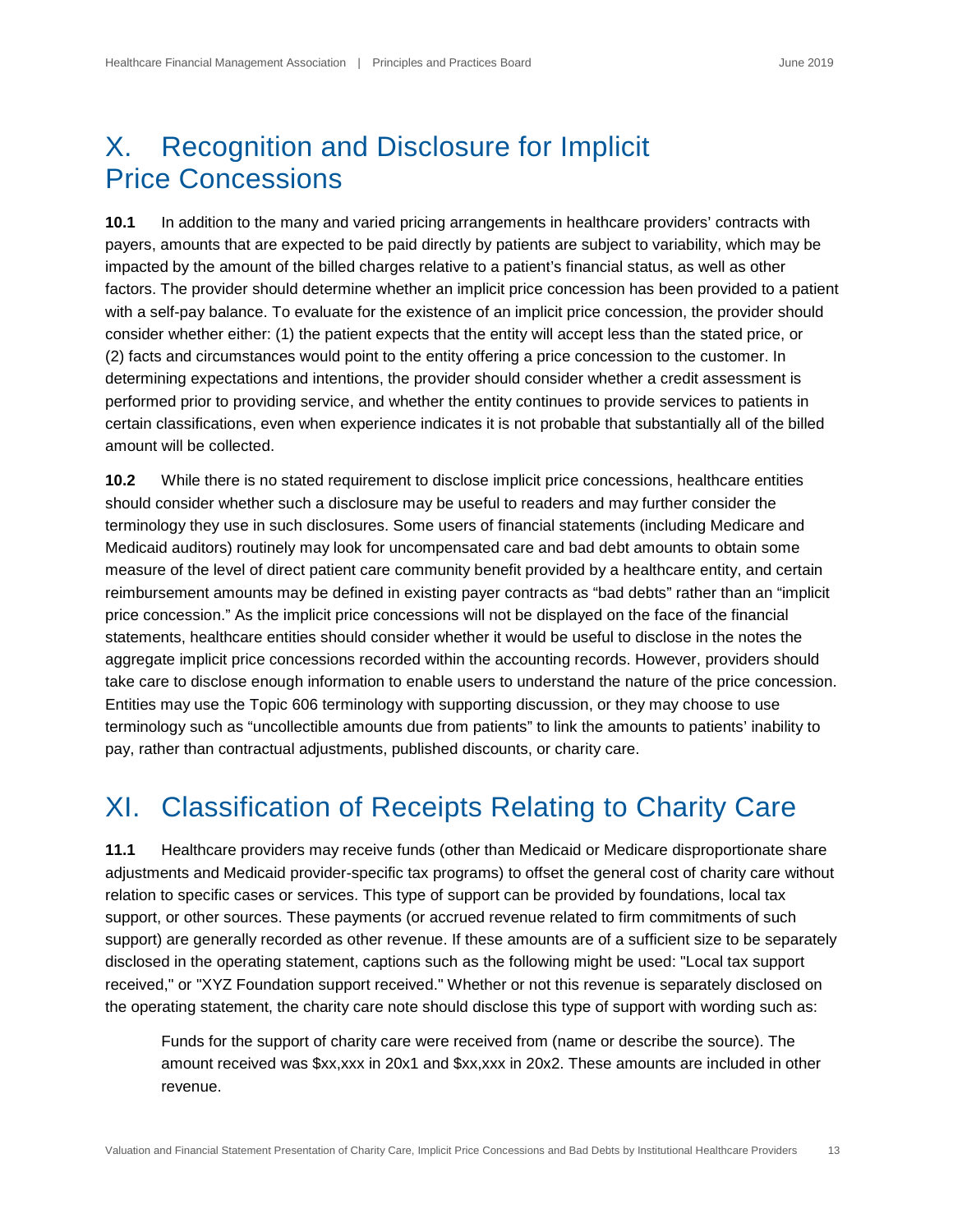# <span id="page-14-0"></span>XII. Classification and Disclosure of Payment Shortfalls

**11.1** If Medicaid or similar government programs pay less than the provider's cost of rendering the services, the difference (shortfall) between the payment amount and cost should be disclosed as a community benefit, but should not be identified as charity care. Wording such as the following might be used:

In addition to charity care, ABC hospital provided services under the XYZ program for financially needy patients, for which the payments received were less than the cost of providing the services. The unpaid costs attributable to providing services under this program, which are considered a community benefit, were estimated to be \$xx,xxx in 20x1 and \$xx,xxx in 20x2.

**11.2** Medicare shortfalls, if disclosed, should be treated separately, because the program serves all elderly and disabled beneficiaries, regardless of income. This difference has resulted in a wide diversity of practice regarding the inclusion of Medicare shortfalls as community benefit. The P&P Board acknowledges that Medicare shortfalls can be an important issue for many providers, and that such losses can be material to the facility's financial status. The P&P Board concludes that each hospital should decide, based on its circumstances, whether Medicare shortfalls should be part of its community benefit disclosure. In all cases where Medicare shortfalls are disclosed, the disclosure should be separate from charity care and accompanied by sufficient detail and context to help readers understand each reported cost calculation.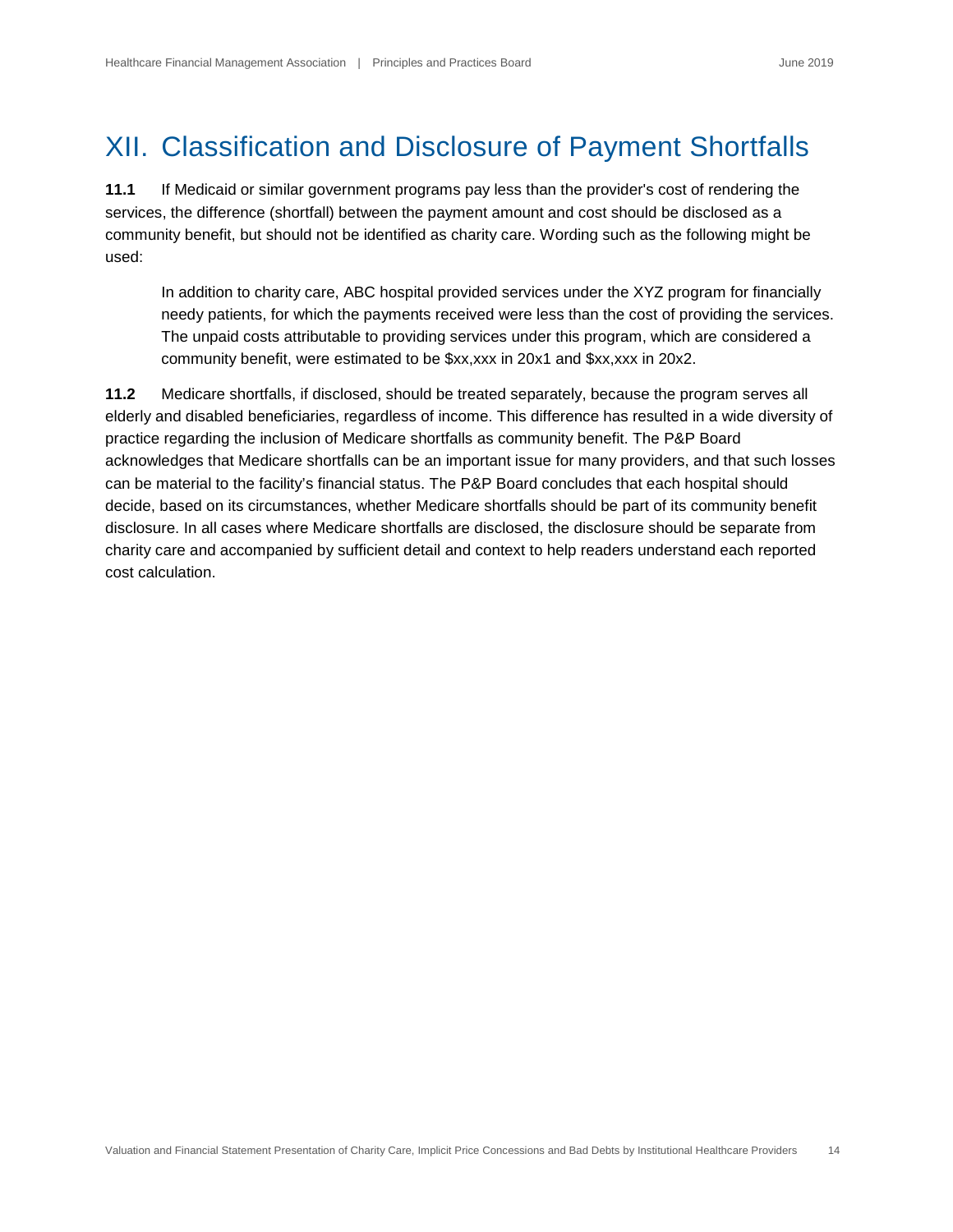### <span id="page-15-0"></span>XII. Appendix: Resources

#### **Charity and Bad Debt Valuation and Reporting**

- **1.** *Audit and Accounting Guide, Health Care Organizations*, The American Institute of Certified Public Accountants, 2011.
- **2.** FASB ASU—Health Care Entities (Topic 954): [Measuring Charity Care for Disclosure.](http://www.fasb.org/cs/BlobServer?blobcol=urldata&blobtable=MungoBlobs&blobkey=id&blobwhere=1175821172671&%20blobheader=application%2Fpdf)
- **3.** Kovener, Ronald, *Chart of Accounts for Hospitals: An Accounting and Reporting Reference Guide*, McGraw Hill, 1999.
- **4.** FASB ASU 2014-09 (Topic 606): *[Revenue from Contracts with Customers](file://users/boldyellow/Dropbox/Clients/hfma/2050_p+p-statement-15_(2019-03)/2050_client-files/1.http:/www.fasb.org/jsp/FASB/Document_C/DocumentPage?cid=1176164076069&acceptedDisclaimer=true)*
- **5.** HFMA Principles & Practice Board Issues Analysis, *[Revenue Recognition, Including Implicit Price](https://www.hfma.org/WorkArea/DownloadAsset.aspx?id=62806)  [Concession and Bad Debt Considerations, For Healthcare Organizations: Accounting Issues and](https://www.hfma.org/WorkArea/DownloadAsset.aspx?id=62806)  [Trends](https://www.hfma.org/WorkArea/DownloadAsset.aspx?id=62806)*.

#### **Community Benefit Reporting**

- **6.** HFMA Principles & Practices Board, Issue Analysis 05-01, *[The Relationship of Community Benefit](http://www.hfma.org/PandPBoardStatements)  [to Hospital Tax-Exempt Status](http://www.hfma.org/PandPBoardStatements)*, HFMA, 2005.
- **7.** *Hospitals Share Insights to Improve Financial Policies for Uninsured and Underinsured Patients: A Report from the PATIENT FRIENDLY BILLING® Project* and the *Patient Friendly Billing Project Worksheet for Reviewing Financial Assistance Policies*. [hfma.org/pfb](http://www.hfma.org/pfb)
- **8.** Internal Revenue Service, Section 501(r), [added to the Code by the Affordable Care Act, new](http://www.irs.gov/Charities-&-Non-Profits/Charitable-Organizations/New-Requirements-for-501(c)(3)-Hospitals-%20Under-the-Affordable-Care-Act)  [requirements on 501\(c\)\(3\) organizations.](http://www.irs.gov/Charities-&-Non-Profits/Charitable-Organizations/New-Requirements-for-501(c)(3)-Hospitals-%20Under-the-Affordable-Care-Act)

#### **Patient Communications**

- **9.** HFMA. The Patient Friendly Billing Project. hfma.org/pfb
- **10.** HFMA. Patient Financial Communications Best Practices. [hfma.org/communications](https://www.hfma.org/communications/)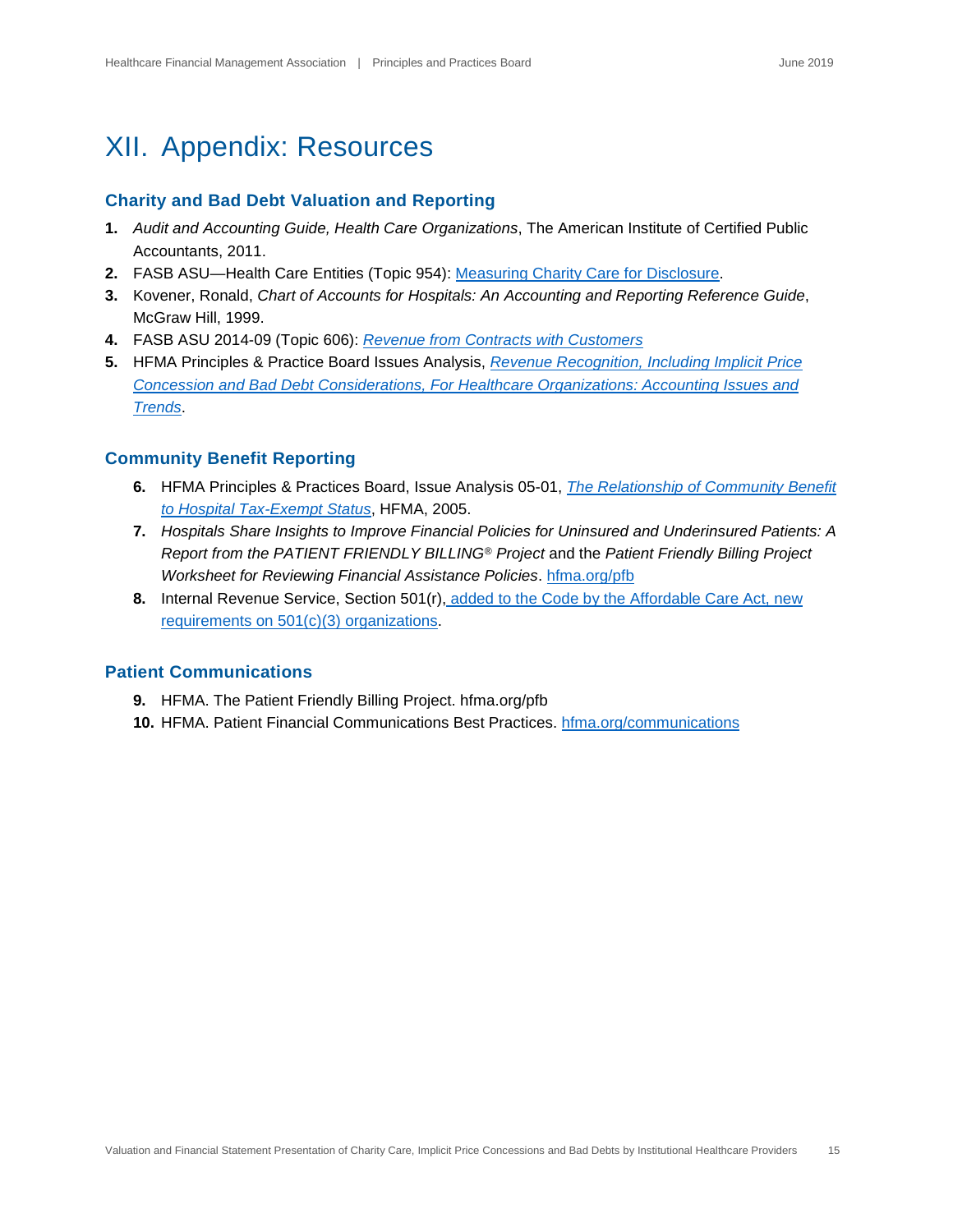### <span id="page-16-0"></span>XIII. Principles and Practices Board Members

#### **2006-07 Principles and Practices Board Members**

- Craig L. McKnight, CPA, *P&P Board Chair*
- Martin Arrick
- Terry W. Blackwood, FHFMA, CPA
- Richard R. Corcoran, CPA
- Stephen H. Dorsett, FHFMA, CPA
- Galen R. Gorman
- Christopher T. Hannon
- Cindy M. Hook, CPA
- Lawrence A. Laddaga, Esq., FHFMA
- Phyllis F. Lantos, FHFMA
- Richard C. Powell, CPA
- Debbie L. Welle-Powell

#### **2012-2013 Principles and Practices Board Members**

- Marc B. Scher, CPA, *P&P Board Chair*
- Carole T. Faig, CPA, *P&P Board Co-Chair*
- Mark D. Albrecht, CPA
- Kevin F. Brennan, FHFMA, CPA
- Gordon T. Edwards, FHFMA
- Joseph M. Lemaire, CPA
- Jennifer P. Marion, CHFP, CPA
- Francisco Mendez-Gonzalez, FHFMA, CPA
- Barbara L. Potts, CPA
- Jeff Schaub
- Robert S. Shapiro, FHFMA, CPA
- Robert M. Valletta, FHFMA, CPA